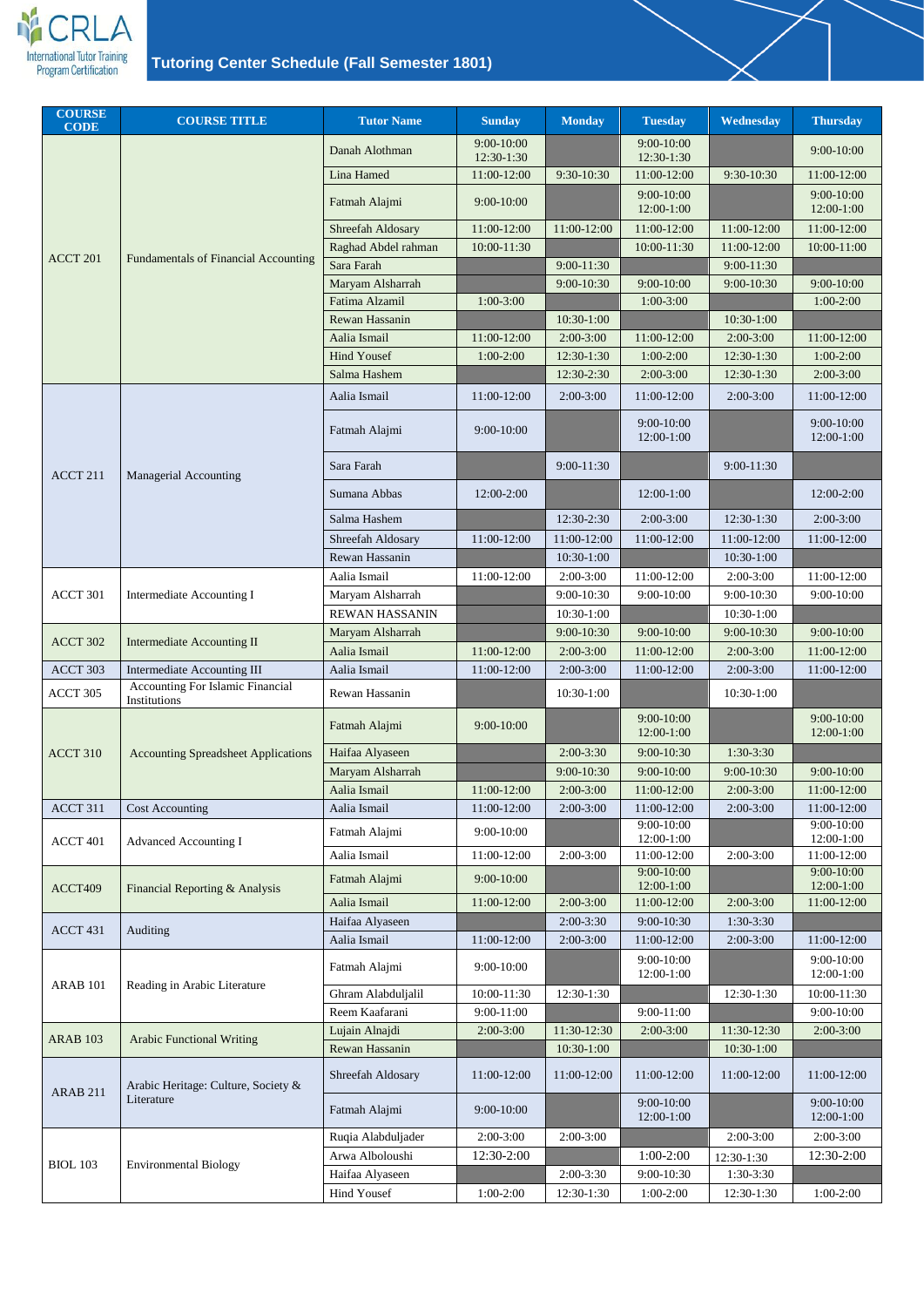

| <b>COURSE</b><br><b>CODE</b> | <b>COURSE TITLE</b>                                | <b>Tutor Name</b>     | <b>Sunday</b>                 | <b>Monday</b>  | <b>Tuesday</b>           | <b>Wednesday</b> | <b>Thursday</b>              |
|------------------------------|----------------------------------------------------|-----------------------|-------------------------------|----------------|--------------------------|------------------|------------------------------|
| <b>BIOL 105</b>              | <b>Human Biology</b>                               | Dana Elostaz          | 11:30-1:00                    | 10:00-11:00    |                          | 10:00-11:00      | 11:30-1:00                   |
|                              |                                                    | Arwa Alboloushi       | 12:30-2:00                    |                | $1:00-2:00$              | 12:30-1:30       | 12:30-2:00                   |
| <b>CBA 440</b>               | Practicum in Business & MIS                        | Fatmah Alajmi         | 9:00-10:00                    |                | 9:00-10:00<br>12:00-1:00 |                  | $9:00 - 10:00$<br>12:00-1:00 |
|                              |                                                    | Ghram Alabduljalil    | 10:00-11:30                   | 12:30-1:30     |                          | 12:30-1:30       | 10:00-11:30                  |
|                              |                                                    | Salma Hashem          |                               | 12:30-2:30     | $2:00-3:00$              | 12:30-1:30       | $2:00-3:00$                  |
|                              |                                                    | Arwa Alboloushi       | 12:30-2:00                    |                | $1:00-2:00$              | 12:30-1:30       | 12:30-2:00                   |
| <b>CHEM 103</b>              | <b>Environmental Chemistry</b>                     | Fatmah Alajmi         | $9:00-10:00$                  |                | $9:00-10:00$             |                  | $9:00-10:00$                 |
|                              |                                                    | Sami Alrabeah         |                               | $1:00-2:00$    | 12:00-1:00               | $1:00-2:00$      | 12:00-1:00                   |
|                              |                                                    | Reem Kaafarani        | 9:00-11:00                    |                | 9:00-11:00               |                  | 9:00-10:00                   |
| <b>CHEM 105</b>              | <b>Basic Chemistry Principles</b>                  | Reem Kaafarani        | $9:00 - 11:00$                |                | 9:00-11:00               |                  | $9:00 - 10:00$               |
|                              |                                                    | Ebraheem Almuaili     | 11:00-1:00                    |                | 11:00-1:00               |                  | 11:00-12:00                  |
|                              | Application Development for                        | Lujain Alnajdi        | $2:00-3:00$                   | 11:30-12:30    | $2:00-3:00$              | 11:30-12:30      | $2:00-3:00$                  |
| <b>CSC 102</b>               | <b>Beginners</b>                                   | Sara Farah            |                               | $9:00 - 11:30$ |                          | 9:00-11:30       |                              |
|                              |                                                    | Fatima Alzamil        | $1:00-3:00$                   |                | $1:00-3:00$              |                  | $1:00-2:00$                  |
|                              |                                                    | Shirin Abdelqader     | 12:30-1:30                    | 9:00-10:30     | 12:30-1:30               | 9:00-10:30       |                              |
| <b>CSC 122</b>               | Computers & Programming                            | Ebraheem Almuaili     | 11:00-1:00                    |                | 11:00-1:00               |                  | 11:00-12:00                  |
| <b>CSC 123</b>               | <b>Fundamentals of Web Design</b>                  | Ebraheem Almuaili     | 11:00-1:00                    |                | 11:00-1:00               |                  | 11:00-12:00                  |
|                              |                                                    | Shirin Abdelqader     | 12:30-1:30                    | $9:00 - 10:30$ | 12:30-1:30               | 9:00-10:30       |                              |
| <b>CSC 125</b>               | Object Oriented Programming I                      | Ebraheem Almuaili     | 11:00-1:00                    |                | 11:00-1:00               |                  | 11:00-12:00                  |
| <b>CSC 130</b>               | <b>Discrete Structures</b>                         | Ebraheem Almuaili     | 11:00-1:00                    |                | 11:00-1:00               |                  | 11:00-12:00                  |
| <b>CSC 226</b>               | <b>Object Oriented Programing II</b>               | Ebraheem Almuaili     | 11:00-1:00                    |                | 11:00-1:00               |                  | 11:00-12:00                  |
|                              |                                                    | Shirin Abdelqader     | 12:30-1:30                    | 9:00-10:30     | 12:30-1:30               | 9:00-10:30       |                              |
| <b>CSC 270</b>               | Computer Systems: Architecture and<br>Organization | Ebraheem Almuaili     | 11:00-1:00                    |                | 11:00-1:00               |                  | 11:00-12:00                  |
| <b>CSC 313</b>               | Design and Analysis of Algorithms                  | Shirin Abdelqader     | 12:30-1:30                    | 9:00-10:30     | 12:30-1:30               | 9:00-10:30       |                              |
|                              |                                                    | Ebraheem Almuaili     | $11:00-1:00$                  |                | 11:00-1:00               |                  | 11:00-12:00                  |
| <b>CSC 361</b>               | <b>Database Management Systems</b>                 | Shirin Abdelqader     | $12:30-1:30$                  | 9:00-10:30     | 12:30-1:30               | 9:00-10:30       |                              |
|                              | Computer Networks &                                | Ebraheem Almuaili     | 11:00-1:00                    |                | 11:00-1:00               |                  | 11:00-12:00                  |
| <b>CSC 473</b>               | Communications                                     | Shirin Abdelqader     | 12:30-1:30                    | 9:00-10:30     | 12:30-1:30               | 9:00-10:30       |                              |
|                              |                                                    | Aalia Ismail          | 11:00-12:00                   | $2:00-3:00$    | 11:00-12:00              | $2:00-3:00$      | 11:00-12:00                  |
|                              |                                                    | Danah Alothman        | $9:00-10:00$<br>12:30-1:30    |                | 9:00-10:00<br>12:30-1:30 |                  | 9:00-10:00                   |
| <b>ECON 101</b>              | Principles of Microeconomics                       | Raghad Abdel rahman   | 10:00-11:30                   |                | 10:00-11:30              | 11:00-12:00      | 10:00-11:00                  |
|                              |                                                    | Hamad Mubarak         | $3:00-4:00$                   | 9:30-10:30     | $3:00-4:00$              | 9:30-10:30       | $3:00-4:00$                  |
|                              |                                                    | Lina Hamed            | 11:00-12:00                   | 9:30-10:30     | 11:00-12:00              | 9:30-10:30       | 11:00-12:00                  |
|                              |                                                    | Fathima Fahmey        | 10:00-11:00                   | 11:00-12:00    | 10:00-11:00              | 11:00-12:00      | 10:00-11:00                  |
|                              |                                                    | Rewan Hassanin        |                               | $10:30-1:00$   |                          | 10:30-1:00       |                              |
|                              |                                                    | Aalia Ismail          | 11:00-12:00                   | $2:00-3:00$    | 11:00-12:00              | $2:00-3:00$      | 11:00-12:00                  |
|                              |                                                    | Lina Hamed            | 11:00-12:00                   | 9:30-10:30     | 11:00-12:00              | 9:30-10:30       | 11:00-12:00                  |
| <b>ECON 102</b>              | <b>Principles of Macroeconomics</b>                | Raghad Abdel rahman   | 10:00-11:30                   |                | 10:00-11:30              | 11:00-12:00      | 10:00-11:00                  |
|                              |                                                    | <b>Hamad Mubarak</b>  | $3:00-4:00$                   | 9:30-10:30     | $3:00-4:00$              | 9:30-10:30       | $3:00-4:00$                  |
|                              |                                                    | <b>Fathima Fahmey</b> | 10:00-11:00                   | 11:00-12:00    | 10:00-11:00              | 11:00-12:00      | 10:00-11:00                  |
|                              |                                                    | Rewan Hassanin        |                               | 10:30-1:00     |                          | 10:30-1:00       |                              |
|                              |                                                    | Aalia Ismail          | 11:00-12:00<br>$9:00 - 10:00$ | $2:00-3:00$    | 11:00-12:00              | $2:00-3:00$      | 11:00-12:00                  |
|                              |                                                    | Danah Alothman        | 12:30-1:30                    |                | 9:00-10:00<br>12:30-1:30 |                  | $9:00-10:00$                 |
|                              |                                                    | Shreefah Aldosary     | 11:00-12:00                   | 11:00-12:00    | 11:00-12:00              | 11:00-12:00      | 11:00-12:00                  |
|                              |                                                    | Sumana Abbas          | 12:00-2:00                    |                | 12:00-1:00               |                  | 12:00-2:00                   |
| <b>ECON 380</b>              | <b>Business Statistics</b>                         | Lujain Alnajdi        | $2:00-3:00$                   | 11:30-12:30    | $2:00-3:00$              | 11:30-12:30      | $2:00-3:00$                  |
|                              |                                                    | Haifaa Alyaseen       |                               | 2:00-3:30      | 9:00-10:30               | 1:30-3:30        |                              |
|                              |                                                    | Fatima Alzamil        | $1:00-3:00$                   |                | $1:00-3:00$              |                  | $1:00-2:00$                  |
|                              |                                                    | Salma Hashem          |                               | 12:30-2:30     | $2:00-3:00$              | 12:30-1:30       | $2:00-3:00$                  |
|                              |                                                    | Fathima Fahmey        | 10:00-11:00                   | 11:00-12:00    | 10:00-11:00              | 11:00-12:00      | 10:00-11:00                  |
|                              |                                                    | Rewan Hassanin        |                               | $10:30-1:00$   |                          | 10:30-1:00       |                              |
| <b>EDU 351</b>               | Introduction to Teaching                           | Dana Elostaz          | 11:30-1:00                    | 10:00-11:00    |                          | 10:00-11:00      | 11:30-1:00                   |
| <b>EDU 352</b>               | <b>Introduction to Schools</b>                     | Dana Elostaz          | $11:30-1:00$                  | 10:00-11:00    |                          | 10:00-11:00      | 11:30-1:00                   |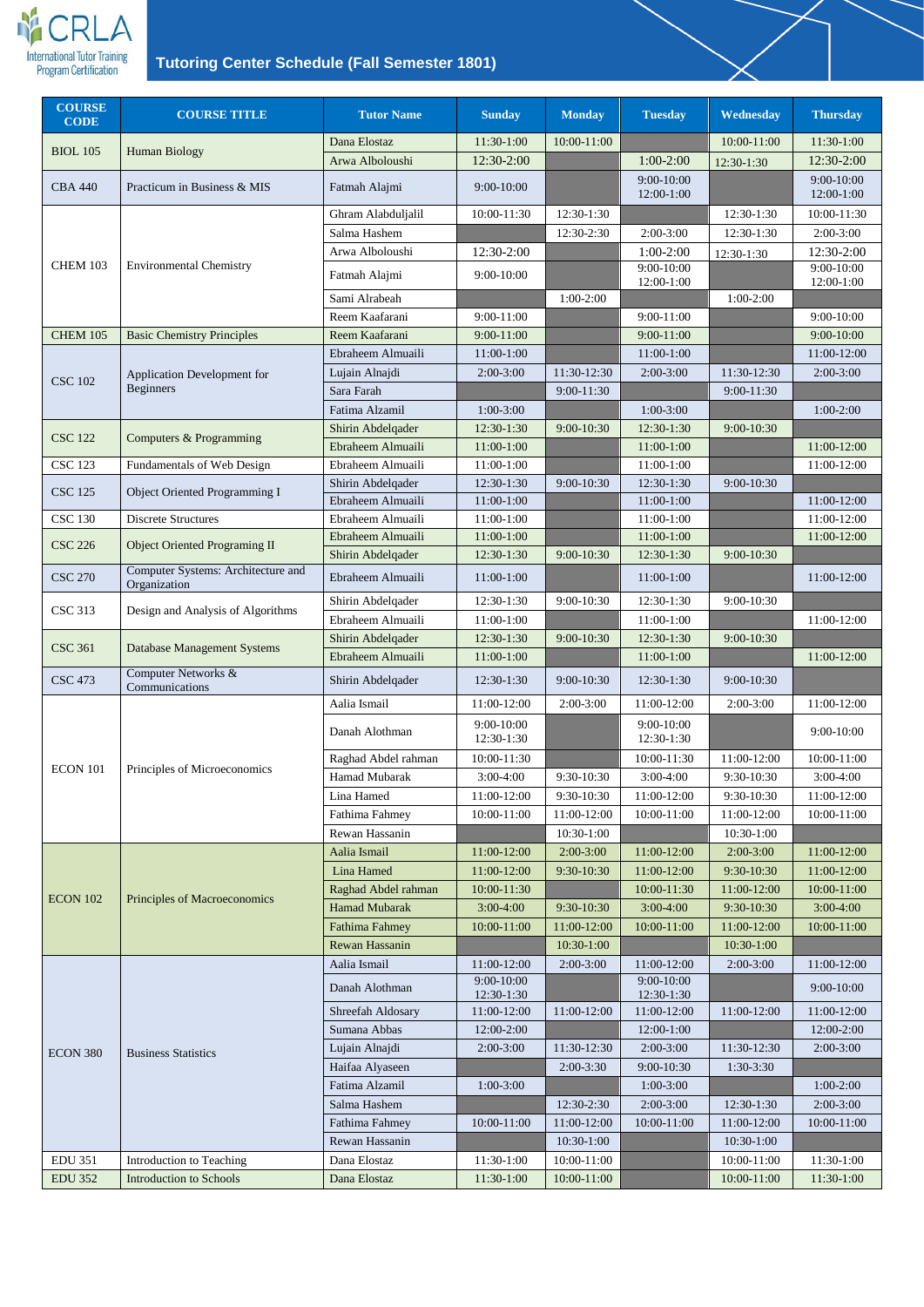

| <b>COURSE</b><br><b>CODE</b> | <b>COURSE TITLE</b>                                        | <b>Tutor Name</b>            | <b>Sunday</b>                | <b>Monday</b>              | <b>Tuesday</b>             | Wednesday                      | <b>Thursday</b> |
|------------------------------|------------------------------------------------------------|------------------------------|------------------------------|----------------------------|----------------------------|--------------------------------|-----------------|
| <b>EDU 353</b>               | Introduction to Learners and Learning                      | Dana Elostaz                 | 11:30-1:00                   | 10:00-11:00                |                            | 10:00-11:00                    | 11:30-1:00      |
| <b>EDU 354</b>               | EDU Historical & Philosophical<br>Foundations of Education | Dana Elostaz                 | 11:30-1:00                   | 10:00-11:00                |                            | 10:00-11:00                    | 11:30-1:00      |
| <b>EDU 452</b>               | <b>Instructional Materials Development</b>                 | Dana Elostaz                 | 11:30-1:00                   | 10:00-11:00                |                            | 10:00-11:00                    | 11:30-1:00      |
|                              |                                                            | Sara Almusallam              | $2:00-3:00$                  | $2:00-3:00$                | $2:00-3:00$                | $2:00-3:00$                    | $2:00-3:00$     |
|                              |                                                            | Ghram Alabduljalil           | 10:00-11:30                  | 12:30-1:30                 |                            | 12:30-1:30                     | 10:00-11:30     |
|                              |                                                            | Danah Alothman               | $9:00 - 10:00$<br>12:30-1:30 |                            | $9:00-10:00$<br>12:30-1:30 |                                | 9:00-10:00      |
|                              |                                                            | Lina Hamed                   | 11:00-12:00                  | 9:30-10:30                 | 11:00-12:00                | 9:30-10:30                     | 11:00-12:00     |
|                              |                                                            | Ruqia Alabduljader           | $2:00-3:00$                  | $2:00-3:00$                |                            | $2:00-3:00$                    | $2:00-3:00$     |
|                              |                                                            | Fathima Fahmy                | 10:00-11:00                  | 11:00-12:00                | 10:00-11:00                | 11:00-12:00                    | 10:00-11:00     |
| <b>ENGL 100</b>              | Academic English I                                         | Shreefah Aldosary            | 11:00-12:00                  | 11:00-12:00                | 11:00-12:00                | 11:00-12:00                    | 11:00-12:00     |
|                              |                                                            | Haifaa Alyaseen              |                              | $2:00-3:30$                | 9:00-10:30                 | 1:30-3:30                      |                 |
|                              |                                                            | Sara Farah                   |                              | $9:00-11:30$               |                            | $9:00 - 11:30$                 |                 |
|                              |                                                            | Shirin Abdelqader            | 12:30-1:30                   | $9:00-10:30$               | 12:30-1:30                 | 9:00-10:30                     |                 |
|                              |                                                            | Maryam Alsharrah             |                              | $9:00-10:30$               | 9:00-10:00                 | $9:00 - 10:30$                 | $9:00 - 10:00$  |
|                              |                                                            | Arwa Alboloushi              | 12:30-2:00                   |                            | $1:00-2:00$                | 12:30-1:30                     | 12:30-2:00      |
|                              |                                                            | Rewan Hassanin               |                              | 10:30-1:00                 |                            | 10:30-1:00                     |                 |
|                              |                                                            | Razan Alrefaie               | $1:00-2:00$                  | 1:30-3:00                  | 10:00-11:00                | 1:30-3:00                      |                 |
|                              |                                                            | Salma Aly                    | $2:00-4:00$                  |                            | $2:00-4:00$                |                                | $3:00-4:00$     |
|                              |                                                            | Lina Hamed                   | 11:00-12:00                  | 9:30-10:30                 | 11:00-12:00                | 9:30-10:30                     | 11:00-12:00     |
|                              |                                                            | Ruqia Alabduljader           | $2:00-3:00$                  | $2:00-3:00$                |                            | $2:00-3:00$                    | $2:00-3:00$     |
|                              |                                                            | Sara Almusallam              | $2:00-3:00$                  | $2:00-3:00$                | $2:00-3:00$                | $2:00-3:00$                    | $2:00-3:00$     |
|                              |                                                            | Sara Farah                   |                              | $9:00-11:30$               |                            | $9:00-11:30$                   |                 |
| <b>ENGL 110</b>              | <b>English Composition I</b>                               | Shirin Abdelqader            | 12:30-1:30                   | 9:00-10:30                 | 12:30-1:30                 | 9:00-10:30                     |                 |
|                              |                                                            | Haifaa Alyaseen              |                              | $2:00-3:30$                | 9:00-10:30                 | 1:30-3:30                      |                 |
|                              |                                                            | Salma Aly                    | $2:00-4:00$                  |                            | $2:00-4:00$                |                                | $3:00-4:00$     |
|                              |                                                            | Maryam Alsharrah             |                              | 9:00-10:30                 | 9:00-10:00                 | 9:00-10:30                     | 9:00-10:00      |
|                              |                                                            | Fathima Fahmy                | 10:00-11:00                  | 11:00-12:00                | 10:00-11:00                | 11:00-12:00                    | 10:00-11:00     |
|                              |                                                            | Shreefah Aldosary            | 11:00-12:00                  | 11:00-12:00                | 11:00-12:00                | 11:00-12:00                    | 11:00-12:00     |
|                              |                                                            | Razan Alrefaie               | $1:00-2:00$                  | 1:30-3:00                  | 10:00-11:00                | 1:30-3:00                      |                 |
|                              |                                                            | Ghram Alabduljalil           | 10:00-11:30                  | 12:30-1:30                 |                            | 12:30-1:30                     | 10:00-11:30     |
|                              |                                                            | Rewan Hassanin               |                              | 10:30-1:00                 |                            | 10:30-1:00                     |                 |
|                              |                                                            | Salma Hashem                 |                              | 12:30-2:30                 | $2:00-3:00$                | 12:30-1:30                     | $2:00-3:00$     |
|                              |                                                            | Aalia Ismail                 | 11:00-12:00                  | $2:00-3:00$                | 11:00-12:00                | $2:00-3:00$                    | 11:00-12:00     |
|                              |                                                            | Arwa Alboloushi              | 12:30-2:00                   |                            | $1:00-2:00$                | 12:30-1:30                     | 12:30-2:00      |
|                              |                                                            | Ruqia Alabduljader           | $2:00-3:00$                  | $2:00-3:00$                |                            | $2:00-3:00$                    | $2:00-3:00$     |
|                              |                                                            | Maryam Alsharrah             |                              | 9:00-10:30                 | 9:00-10:00                 | 9:00-10:30                     | 9:00-10:00      |
|                              |                                                            | Shirin Abdelqader            | 12:30-1:30                   | 9:00-10:30                 | 12:30-1:30                 | 9:00-10:30                     |                 |
|                              |                                                            | Haifaa Alyaseen              |                              | $2:00-3:30$                | 9:00-10:30                 | 1:30-3:30                      |                 |
|                              |                                                            | Sara Farah<br>Rewan Hassanin |                              | $9:00-11:30$<br>10:30-1:00 |                            | $9:00 - 11:30$<br>$10:30-1:00$ |                 |
| <b>ENGL 112</b>              | <b>English Composition II</b>                              | Fathima Fahmy                | 10:00-11:00                  | 11:00-12:00                | 10:00-11:00                | 11:00-12:00                    | 10:00-11:00     |
|                              |                                                            | Shreefah Aldosary            | 11:00-12:00                  | 11:00-12:00                | 11:00-12:00                | 11:00-12:00                    | 11:00-12:00     |
|                              |                                                            | Ghram Alabduljalil           | 10:00-11:30                  | 12:30-1:30                 |                            | $12:30-1:30$                   | 10:00-11:30     |
|                              |                                                            | Arwa Alboloushi              | 12:30-2:00                   |                            | $1:00-2:00$                |                                | 12:30-2:00      |
|                              |                                                            | Salma Aly                    | $2:00-4:00$                  |                            | $2:00-4:00$                | 12:30-1:30                     | $3:00-4:00$     |
|                              |                                                            | Dana Elostaz                 | 11:30-1:00                   | 10:00-11:00                |                            | 10:00-11:00                    | 11:30-1:00      |
|                              |                                                            | Salma Hashem                 |                              | 12:30-2:30                 | $2:00-3:00$                | 12:30-1:30                     | $2:00-3:00$     |
|                              |                                                            | Sara Almusallam              | $2:00-3:00$                  | $2:00-3:00$                | $2:00-3:00$                | $2:00-3:00$                    | $2:00-3:00$     |
|                              |                                                            | Fatima Alzamil               | $1:00-3:00$                  |                            | $1:00-3:00$                |                                | $1:00-2:00$     |
|                              |                                                            | Ruqia Alabduljader           | $2:00-3:00$                  | $2:00-3:00$                |                            | $2:00-3:00$                    | $2:00-3:00$     |
|                              |                                                            | Arwa Alboloushi              | 12:30-2:00                   |                            | $1:00-2:00$                | 12:30-1:30                     | 12:30-2:00      |
| <b>ENGL 120</b>              | Introduction to Literature                                 | Shirin Abdelqader            | 12:30-1:30                   | 9:00-10:30                 | 12:30-1:30                 | 9:00-10:30                     |                 |
|                              |                                                            | Dana Elostaz                 | 11:30-1:00                   | 10:00-11:00                |                            | 10:00-11:00                    | 11:30-1:00      |
| <b>ENGL 200</b>              | <b>Advanced Expository Writing</b>                         | Dana Elostaz                 | 11:30-1:00                   | 10:00-11:00                |                            | 10:00-11:00                    | 11:30-1:00      |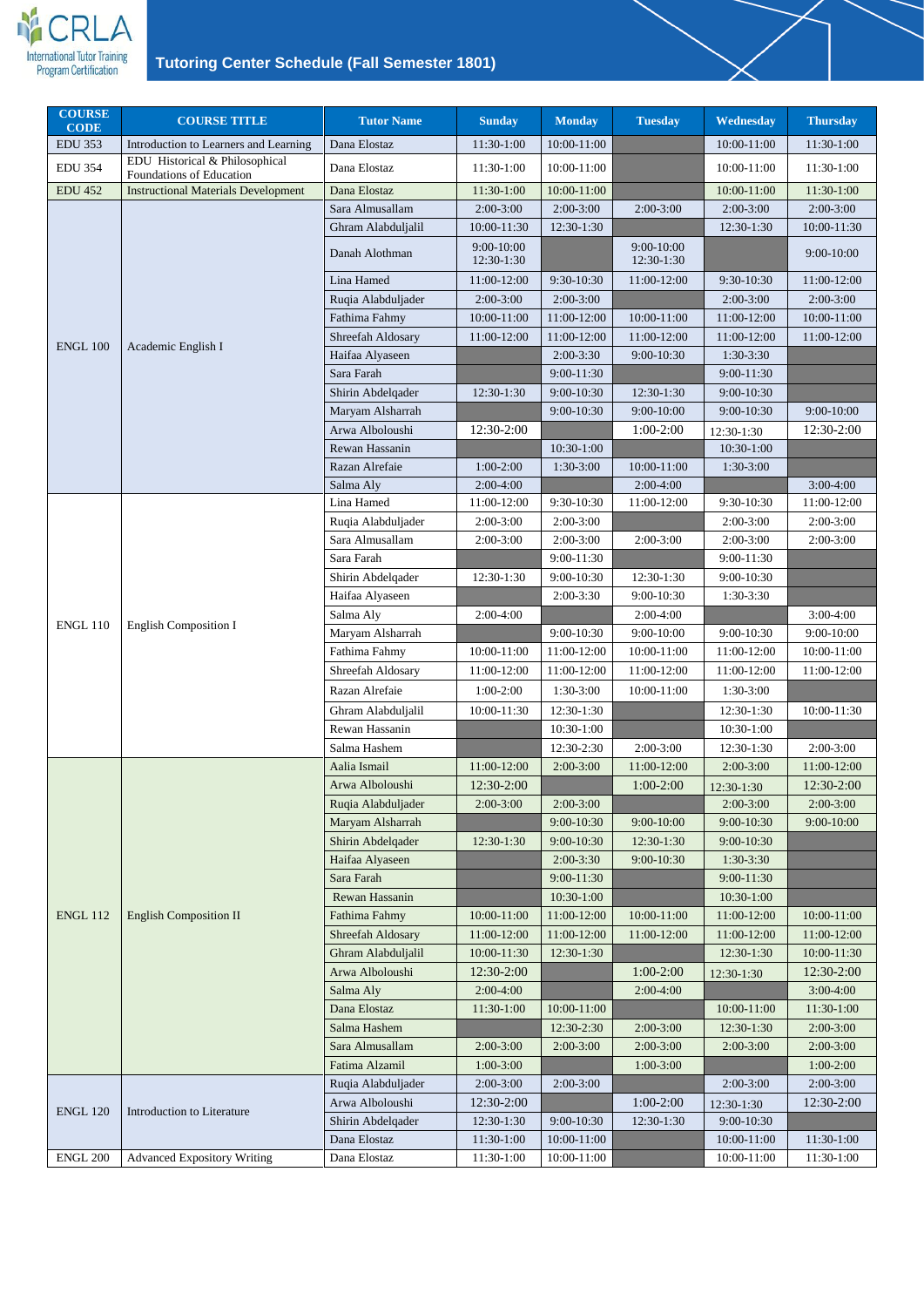

| <b>COURSE</b><br><b>CODE</b> | <b>COURSE TITLE</b>                   | <b>Tutor Name</b>                     | <b>Sunday</b>             | <b>Monday</b> | <b>Tuesday</b> | Wednesday                 | <b>Thursday</b>           |
|------------------------------|---------------------------------------|---------------------------------------|---------------------------|---------------|----------------|---------------------------|---------------------------|
|                              |                                       | Salma Hashem                          |                           | 12:30-2:30    | $2:00-3:00$    | 12:30-1:30                | $2:00-3:00$               |
|                              |                                       | Shreefah Aldosary                     | 11:00-12:00               | 11:00-12:00   | 11:00-12:00    | 11:00-12:00               | 11:00-12:00               |
|                              |                                       | Aalia Ismail                          | 11:00-12:00               | $2:00-3:00$   | 11:00-12:00    | $2:00-3:00$               | 11:00-12:00               |
|                              |                                       | Sumana Abbas                          | 12:00-2:00                |               | 12:00-1:00     |                           | 12:00-2:00                |
|                              |                                       | Lina Hamed                            | 11:00-12:00               | 9:30-10:30    | 11:00-12:00    | $9:30-10:30$              | 11:00-12:00               |
|                              |                                       | Sara Farah                            |                           | $9:00-11:30$  |                | $9:00-11:30$              |                           |
|                              |                                       | Ruqia Alabduljader                    | $2:00-3:00$               | $2:00-3:00$   |                | $2:00-3:00$               | $2:00-3:00$               |
| <b>ENGL 201</b>              | <b>Business Writing</b>               | Razan Alrefaie                        | $1:00-2:00$               | 1:30-3:00     | 10:00-11:00    | $1:30-3:00$               |                           |
|                              |                                       | Maryam Alsharrah                      |                           | 9:00-10:30    | $9:00 - 10:00$ | 9:00-10:30                | 9:00-10:00                |
|                              |                                       | Dana Elostaz                          | 11:30-1:00                | 10:00-11:00   |                | 10:00-11:00               | 11:30-1:00                |
|                              |                                       | Salma Aly                             | $2:00-4:00$               |               | $2:00-4:00$    |                           | $3:00-4:00$               |
|                              |                                       | Rewan Hassanin                        |                           | 10:30-1:00    |                | $10:30-1:00$              |                           |
|                              |                                       | Dana Elostaz                          | 11:30-1:00                | 10:00-11:00   |                | 10:00-11:00               | 11:30-1:00                |
|                              |                                       | Fatima Alzamil                        | $1:00-3:00$               |               | $1:00-3:00$    |                           | $1:00-2:00$               |
|                              |                                       | Ghram Alabduljalil                    | 10:00-11:30               | 12:30-1:30    |                | 12:30-1:30                | 10:00-11:30               |
|                              |                                       | Arwa Alboloushi                       | 12:30-2:00                |               | $1:00-2:00$    | 12:30-1:30                | 12:30-2:00                |
| <b>ENGL 203</b>              | <b>Traditional Grammar</b>            | Razan Alrefaie                        | $1:00-2:00$               | $1:30-3:00$   | 10:00-11:00    | 1:30-3:00                 |                           |
|                              |                                       |                                       |                           |               |                |                           |                           |
|                              |                                       | Dana Elostaz                          | 11:30-1:00                | 10:00-11:00   |                | 10:00-11:00               | 11:30-1:00                |
|                              |                                       | Sami Alrabeah                         |                           | $1:00-2:00$   |                | $1:00-2:00$               |                           |
|                              | Introduction to Linguistics           | Ghram Alabduljalil                    | 10:00-11:30               | 12:30-1:30    |                | 12:30-1:30                | 10:00-11:30               |
| <b>ENGL 205</b>              |                                       | Razan Alrefaie                        | $1:00-2:00$               | 1:30-3:00     | 10:00-11:00    | 1:30-3:00                 |                           |
|                              |                                       | Dana Elostaz                          | 11:30-1:00                | 10:00-11:00   |                | 10:00-11:00               | 11:30-1:00                |
|                              |                                       | Sami Alrabeah                         |                           | $1:00-2:00$   |                | $1:00-2:00$               |                           |
| <b>ENGL 212</b>              | <b>Arabic Grammar for Translators</b> | Razan Alrefaie                        | $1:00-2:00$               | 1:30-3:00     | 10:00-11:00    | $1:30-3:00$               |                           |
|                              |                                       | Ghram Alabduljalil                    | 10:00-11:30               | $12:30-1:30$  |                | 12:30-1:30                | 10:00-11:30               |
| <b>ENGL 222</b>              | American Literature I                 | Arwa Alboloushi<br>Ruqia Alabduljader | 12:30-2:00<br>$2:00-3:00$ | $2:00-3:00$   | $1:00-2:00$    | 12:30-1:30<br>$2:00-3:00$ | 12:30-2:00<br>$2:00-3:00$ |
|                              |                                       | Arwa Alboloushi                       | 12:30-2:00                |               | $1:00-2:00$    |                           | 12:30-2:00                |
| <b>ENGL 223</b>              | American Literature II                | Ruqia Alabduljader                    | $2:00-3:00$               | $2:00-3:00$   |                | 12:30-1:30<br>$2:00-3:00$ | $2:00-3:00$               |
|                              |                                       | Dana Elostaz                          | 11:30-1:00                | 10:00-11:00   |                | 10:00-11:00               | 11:30-1:00                |
| <b>ENGL 224</b>              | English Literature I                  | Arwa Alboloushi                       | 12:30-2:00                |               | $1:00-2:00$    |                           | 12:30-2:00                |
|                              |                                       | Ruqia Alabduljader                    | $2:00-3:00$               | $2:00-3:00$   |                | 12:30-1:30<br>$2:00-3:00$ | $2:00-3:00$               |
|                              |                                       | Dana Elostaz                          | 11:30-1:00                | 10:00-11:00   |                | 10:00-11:00               | 11:30-1:00                |
| <b>ENGL 225</b>              | English Literature II                 | Arwa Alboloushi                       | 12:30-2:00                |               | $1:00-2:00$    |                           | 12:30-2:00                |
|                              |                                       | Ruqia Alabduljader                    | $2:00-3:00$               | $2:00-3:00$   |                | 12:30-1:30<br>$2:00-3:00$ | $2:00-3:00$               |
|                              |                                       | Ghram Alabduljalil                    | 10:00-11:30               | 12:30-1:30    |                | 12:30-1:30                | 10:00-11:30               |
|                              |                                       | Razan Alrefaie                        | $1:00-2:00$               | 1:30-3:00     | 10:00-11:00    | 1:30-3:00                 |                           |
| <b>ENGL 302</b>              | Phonetics & Phonology                 | Dana Elostaz                          | 11:30-1:00                | 10:00-11:00   |                | 10:00-11:00               | 11:30-1:00                |
|                              |                                       | Sami Alrabeah                         |                           | $1:00-2:00$   |                | $1:00-2:00$               |                           |
|                              |                                       | Razan Alrefaie                        | $1:00-2:00$               | $1:30-3:00$   | 10:00-11:00    | $1:30-3:00$               |                           |
| <b>ENGL 310</b>              | Translation Theory & Practice         | Ghram Alabduljalil                    | 10:00-11:30               | 12:30-1:30    |                | 12:30-1:30                | 10:00-11:30               |
|                              |                                       | Razan Alrefaie                        | $1:00-2:00$               | 1:30-3:00     | 10:00-11:00    | 1:30-3:00                 |                           |
| <b>ENGL 311</b>              | Morphology                            | Ghram Alabduljalil                    | 10:00-11:30               | 12:30-1:30    |                | 12:30-1:30                | 10:00-11:30               |
| <b>ENGL 312</b>              | English / Arabic Translation          | Razan Alrefaie                        | $1:00-2:00$               | 1:30-3:00     | 10:00-11:00    | 1:30-3:00                 |                           |
| <b>ENGL 313</b>              | <b>Syntax</b>                         | Dana Elostaz                          | 11:30-1:00                | 10:00-11:00   |                | 10:00-11:00               | 11:30-1:00                |
| <b>ENGL 314</b>              | Arabic-English Translation            | Razan Alrefaie                        | $1:00-2:00$               | $1:30-3:00$   | 10:00-11:00    | 1:30-3:00                 |                           |
| <b>ENGL 434</b>              | Shakespeare: Comedies & Histories     | Arwa Alboloushi                       | 12:30-2:00                |               | $1:00-2:00$    | 12:30-1:30                | 12:30-2:00                |
| <b>ENGL 453</b>              | <b>Modern American Fiction</b>        | Arwa Alboloushi                       | 12:30-2:00                |               | $1:00-2:00$    | 12:30-1:30                | 12:30-2:00                |
| <b>ENGL 478</b>              | <b>Comparative Literature</b>         | Arwa Alboloushi                       | 12:30-2:00                |               | $1:00-2:00$    | 12:30-1:30                | 12:30-2:00                |
|                              |                                       | Rewan Hassanin                        |                           | 10:30-1:00    |                | 10:30-1:00                |                           |
| <b>ENVR 103</b>              | Weather and Climate                   | Sumana Abbas                          | 12:00-2:00                |               | 12:00-1:00     |                           | 12:00-2:00                |
|                              |                                       | Fatima Alzamil                        | $1:00-3:00$               |               | $1:00-3:00$    |                           | $1:00-2:00$               |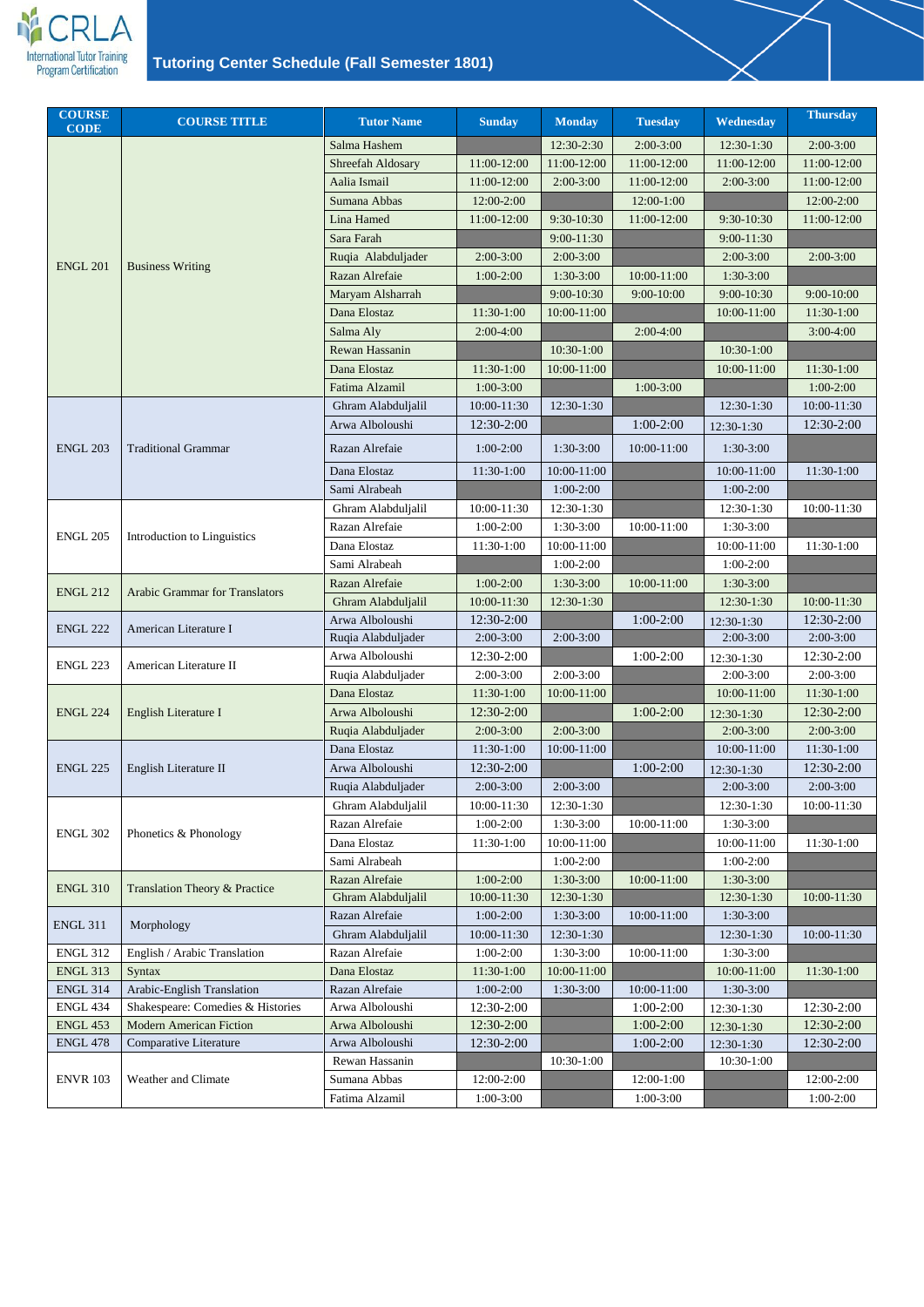

| <b>COURSE</b><br><b>CODE</b> | <b>COURSE TITLE</b>              | <b>Tutor Name</b>                     | <b>Sunday</b>                | <b>Monday</b>              | <b>Tuesday</b>               | Wednesday                | <b>Thursday</b>          |
|------------------------------|----------------------------------|---------------------------------------|------------------------------|----------------------------|------------------------------|--------------------------|--------------------------|
|                              |                                  | Fatmah Alajmi                         | 9:00-10:00                   |                            | $9:00 - 10:00$<br>12:00-1:00 |                          | 9:00-10:00<br>12:00-1:00 |
|                              |                                  | Danah Alothman                        | $9:00 - 10:00$<br>12:30-1:30 |                            | $9:00 - 10:00$<br>12:30-1:30 |                          | $9:00 - 10:00$           |
|                              |                                  | Sara Farah                            |                              | 9:00-11:30                 |                              | 9:00-11:30               |                          |
|                              |                                  | Haifaa Alyaseen                       |                              | $2:00-3:30$                | 9:00-10:30                   | $1:30-3:30$              |                          |
|                              | <b>Financial Management</b>      | Aalia Ismail                          | 11:00-12:00                  | $2:00-3:00$                | 11:00-12:00                  | $2:00-3:00$              | 11:00-12:00              |
| <b>FIN 301</b>               |                                  | Abdulmajid Albasha                    | $2:00-3:00$                  | $2:00-3:00$                | $2:00-3:00$                  | $2:00-3:00$              | $2:00-3:00$              |
|                              |                                  | <b>Hamad Mubarak</b>                  | $3:00-4:00$                  | 9:30-10:30                 | $3:00-4:00$                  | 9:30-10:30               | $3:00-4:00$              |
|                              |                                  | Fatima Alzamil                        | $1:00-3:00$                  |                            | $1:00-3:00$                  |                          | $1:00-2:00$              |
|                              |                                  | <b>Hind Yousef</b>                    | $1:00-2:00$                  | 12:30-1:30                 | $1:00-2:00$                  | $12:30-1:30$             | $1:00-2:00$              |
|                              |                                  | Rewan Hassanin                        |                              | 10:30-1:00                 |                              | 10:30-1:00               |                          |
|                              |                                  | <b>Hind Yousef</b>                    | $1:00-2:00$                  | 12:30-1:30                 | $1:00-2:00$                  | 12:30-1:30               | $1:00-2:00$              |
|                              |                                  | Hamad Mubarak                         | $3:00-4:00$                  | 9:30-10:30                 | $3:00-4:00$                  | 9:30-10:30               | $3:00-4:00$              |
| <b>FIN 304</b>               |                                  | Fatmah Alajmi                         | $9:00-10:00$                 |                            | $9:00-10:00$<br>12:00-1:00   |                          | 9:00-10:00<br>12:00-1:00 |
|                              | Corporate Finance                | Abdulmajid Albasha                    | $2:00-3:00$                  | $2:00-3:00$                | $2:00-3:00$                  | $2:00-3:00$              | $2:00-3:00$              |
|                              |                                  | Lujain Alnajdi                        | $2:00-3:00$                  | 11:30-12:30                | $2:00-3:00$                  | 11:30-12:30              | $2:00-3:00$              |
|                              |                                  | Danah Alothman                        | 9:00-10:00<br>12:30-1:30     |                            | $9:00 - 10:00$<br>12:30-1:30 |                          | 9:00-10:00               |
|                              | Computer Applications in         | Fathima Fahmey                        | 10:00-11:00                  | 11:00-12:00                | 10:00-11:00                  | 11:00-12:00              | 10:00-11:00              |
| <b>FIN 309</b>               | Finance                          | <b>Hind Yousef</b>                    | $1:00-2:00$                  | 12:30-1:30                 | $1:00-2:00$                  | 12:30-1:30               | $1:00-2:00$              |
|                              |                                  | Danah Alothman                        | $9:00 - 10:00$<br>12:30-1:30 |                            | $9:00-10:00$<br>12:30-1:30   |                          | $9:00 - 10:00$           |
|                              |                                  | Abdulmajid Albasha                    | $2:00-3:00$                  | $2:00-3:00$                | $2:00-3:00$                  | $2:00-3:00$              | $2:00-3:00$              |
| <b>FIN 320</b>               | Investments                      | <b>Hamad Mubarak</b>                  | $3:00-4:00$                  | 9:30-10:30                 | $3:00-4:00$                  | 9:30-10:30               | $3:00-4:00$              |
|                              |                                  | <b>Fathima Fahmey</b>                 | 10:00-11:00                  | 11:00-12:00                | 10:00-11:00                  | 11:00-12:00              | 10:00-11:00              |
|                              |                                  | Hind Yousef                           | $1:00-2:00$                  | $12:30-1:30$               | $1:00-2:00$                  | 12:30-1:30               | $1:00-2:00$              |
|                              |                                  | Lujain Alnajdi                        | $2:00-3:00$                  | 11:30-12:30                | $2:00-3:00$                  | 11:30-12:30              | $2:00-3:00$              |
| <b>FIN 321</b>               | <b>Risk Management</b>           | Hamad Mubarak                         | $3:00-4:00$                  | 9:30-10:30                 | $3:00-4:00$                  | 9:30-10:30               | 3:00-4:00                |
| <b>FIN 327</b>               | <b>Real Estate Investment</b>    | Hind Yousef                           | $1:00-2:00$                  | 12:30-1:30                 | $1:00-2:00$                  | 12:30-1:30               | $1:00-2:00$              |
|                              |                                  | Lujain Alnajdi                        | $2:00-3:00$                  | 11:30-12:30                | $2:00-3:00$                  | 11:30-12:30              | $2:00-3:00$              |
|                              |                                  | Danah Alothman                        | 9:00-10:00<br>12:30-1:30     |                            | 9:00-10:00<br>12:30-1:30     |                          | $9:00 - 10:00$           |
|                              |                                  | <b>Hamad Mubarak</b>                  | $3:00-4:00$                  | $9:30-10:30$               | $3:00-4:00$                  | 9:30-10:30               | $3:00-4:00$              |
| <b>FIN 330</b>               | <b>Entrepreneurial Finance</b>   | Fathima Fahmy                         | 10:00-11:00                  | 11:00-12:00                | 10:00-11:00                  | 11:00-12:00              | 10:00-11:00              |
|                              |                                  | Haifaa Alyaseen                       |                              | $2:00-3:30$                | 9:00-10:30                   | $1:30-3:30$              |                          |
|                              |                                  | Lujain Alnajdi                        | $2:00-3:00$                  | 11:30-12:30                | $2:00-3:00$                  | 11:30-12:30              | $2:00-3:00$              |
|                              |                                  | <b>Hind Yousef</b>                    | $1:00-2:00$                  | 12:30-1:30                 | $1:00-2:00$                  | 12:30-1:30               | $1:00-2:00$              |
|                              |                                  | Danah Alothman                        | $9:00 - 10:00$<br>12:30-1:30 |                            | $9:00 - 10:00$<br>12:30-1:30 |                          | 9:00-10:00               |
|                              |                                  | Hamad Mubarak                         | $3:00-4:00$                  | 9:30-10:30                 | $3:00-4:00$                  | 9:30-10:30               | $3:00-4:00$              |
| <b>FIN 350</b>               | Financial Markets & Institutions | Abdulmajid Albasha                    | $2:00-3:00$                  | $2:00-3:00$                | $2:00-3:00$                  | $2:00-3:00$              | $2:00-3:00$              |
|                              |                                  | <b>Fathima Fahmey</b>                 | 10:00-11:00                  | 11:00-12:00                | 10:00-11:00                  | 11:00-12:00              | 10:00-11:00              |
|                              |                                  | Lujain Alnajdi                        | $2:00-3:00$                  | 11:30-12:30                | $2:00-3:00$                  | 11:30-12:30              | $2:00-3:00$              |
|                              |                                  | <b>Hind Yousef</b>                    | $1:00-2:00$                  | 12:30-1:30                 | $1:00-2:00$                  | 12:30-1:30               | $1:00-2:00$              |
|                              |                                  | Danah Alothman                        | $9:00 - 10:00$<br>12:30-1:30 |                            | $9:00-10:00$<br>12:30-1:30   |                          | 9:00-10:00               |
| <b>FIN 351</b>               | Islamic Banking & Finance        | <b>SALMA ALY</b>                      | $2:00-4:00$                  |                            | $2:00-4:00$                  |                          | $3:00-4:00$              |
|                              |                                  | Abdulmajid Albasha                    | $2:00-3:00$                  | $2:00-3:00$                | $2:00-3:00$                  | $2:00-3:00$              | $2:00-3:00$              |
|                              |                                  | Fathima Fahmey                        | 10:00-11:00                  | 11:00-12:00                | 10:00-11:00                  | 11:00-12:00              | 10:00-11:00              |
| <b>FIN 359</b>               | Portfolio Management             | Lujain Alnajdi                        | $2:00-3:00$                  | 11:30-12:30                | $2:00-3:00$                  | 11:30-12:30              | $2:00-3:00$              |
| <b>FIN 361</b>               | Principles of Insurance          | Raghad Abdel rahman                   | 10:00-11:30                  |                            | 10:00-11:30                  | 11:00-12:00              | 10:00-11:00              |
|                              |                                  | <b>Hind Yousef</b>                    | $1:00-2:00$                  | 12:30-1:30                 | $1:00-2:00$                  | 12:30-1:30               | $1:00-2:00$              |
|                              |                                  | Hamad Mubarak                         | $3:00-4:00$                  | 9:30-10:30                 | $3:00-4:00$                  | 9:30-10:30               | 3:00-4:00                |
| <b>FIN 380</b>               | <b>International Finance</b>     | Abdulmajid Albasha<br>Haifaa Alyaseen | $2:00-3:00$                  | $2:00-3:00$<br>$2:00-3:30$ | 2:00-3:00<br>9:00-10:30      | 2:00-3:00<br>$1:30-3:30$ | 2:00-3:00                |
|                              |                                  | Lujain Alnajdi                        | $2:00-3:00$                  | 11:30-12:30                | $2:00-3:00$                  | 11:30-12:30              | $2:00-3:00$              |
| <b>FIN 422</b>               | <b>Financial Engineering</b>     | Hamad Mubarak                         | $3:00-4:00$                  | 9:30-10:30                 | $3:00-4:00$                  | 9:30-10:30               | $3:00-4:00$              |
|                              |                                  | Sumana Abbas                          | 12:00-2:00                   |                            | 12:00-1:00                   |                          | 12:00-2:00               |
|                              |                                  | Fathima Fahmey                        | 10:00-11:00                  | 11:00-12:00                | 10:00-11:00                  | 11:00-12:00              | 10:00-11:00              |
|                              |                                  | Shirin Abdelqader                     | 12:30-1:30                   | 9:00-10:30                 | 12:30-1:30                   | 9:00-10:30               |                          |
| <b>FREN 101</b>              | French I                         | Fatima Alzamil                        | $1:00-3:00$                  |                            | $1:00-3:00$                  |                          | $1:00-2:00$              |
|                              |                                  | Sara Farah                            |                              | 9:00-11:30                 |                              | 9:00-11:30               |                          |
|                              |                                  | Sara Almusallam                       | $2:00-3:00$                  | $2:00-3:00$                | $2:00-3:00$                  | $2:00-3:00$              | $2:00-3:00$              |
|                              |                                  | Rewan Hassanin                        |                              | $10:30-1:00$               |                              | 10:30-1:00               |                          |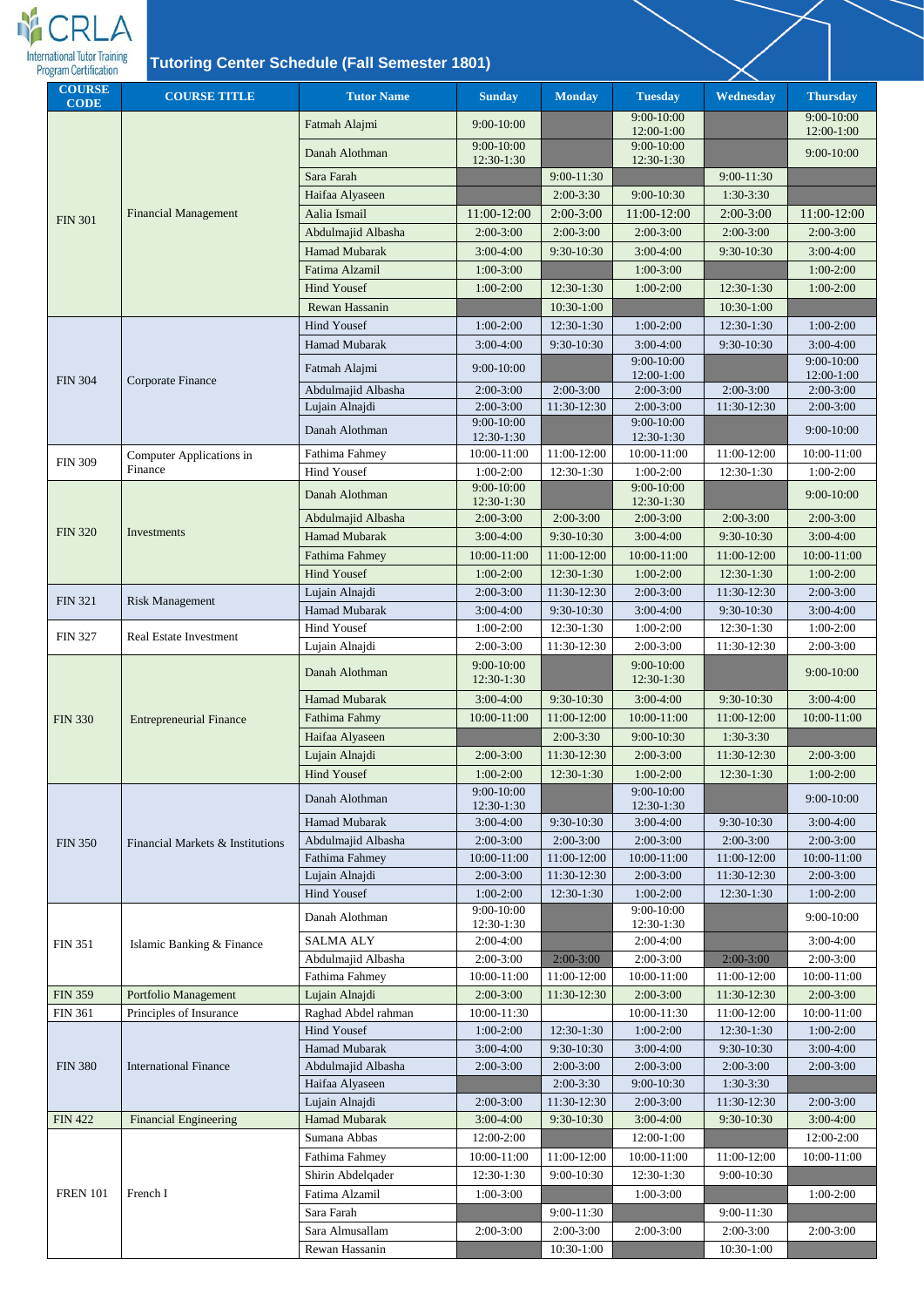

| <b>COURSE</b><br><b>CODE</b> | <b>COURSE TITLE</b>              | <b>Tutor Name</b>                      | <b>Sunday</b>            | <b>Monday</b> | <b>Tuesday</b>              | Wednesday      | <b>Thursday</b>             |
|------------------------------|----------------------------------|----------------------------------------|--------------------------|---------------|-----------------------------|----------------|-----------------------------|
|                              |                                  | Lina Hamed                             | 11:00-12:00              | 9:30-10:30    | 11:00-12:00                 | 9:30-10:30     | 11:00-12:00                 |
| <b>GRMN 101</b>              | German I                         | Ghram Alabduljalil                     | 10:00-11:30              | 12:30-1:30    |                             | 12:30-1:30     | 10:00-11:30                 |
|                              |                                  | Reem Kaafarani                         | 9:00-11:00               |               | $9:00-11:00$                |                | $9:00-10:00$                |
|                              |                                  | Salma Hashem                           |                          | 12:30-2:30    | $2:00-3:00$                 | 12:30-1:30     | $2:00-3:00$                 |
|                              |                                  | <b>Hind Yousef</b>                     | $1:00-2:00$              | 12:30-1:30    | $1:00-2:00$                 | 12:30-1:30     | $1:00-2:00$                 |
|                              |                                  | Shirin Abdelqader                      | 12:30-1:30               | 9:00-10:30    | 12:30-1:30                  | $9:00 - 10:30$ |                             |
|                              |                                  | Sara Almusallam                        | $2:00-3:00$              | $2:00-3:00$   | $2:00-3:00$                 | $2:00-3:00$    | $2:00-3:00$                 |
| <b>HIST 103</b>              | World History to 1500            | Fathima Fahmey                         | 10:00-11:00              | 11:00-12:00   | 10:00-11:00                 | 11:00-12:00    | $10:00 - 11:00$             |
|                              |                                  | Aalia Ismail                           | 11:00-12:00              | $2:00-3:00$   | 11:00-12:00                 | $2:00-3:00$    | 11:00-12:00                 |
|                              |                                  | Lina Hamed                             | 11:00-12:00              | 9:30-10:30    | 11:00-12:00                 | 9:30-10:30     | 11:00-12:00                 |
|                              |                                  | Aalia Ismail                           | 11:00-12:00              | $2:00-3:00$   | 11:00-12:00                 | $2:00-3:00$    | 11:00-12:00                 |
|                              |                                  | Razan Alrefaie                         | $1:00-2:00$              | $1:30-3:00$   | 10:00-11:00                 | 1:30-3:00      |                             |
|                              |                                  | Ghram Alabduljalil                     | 10:00-11:30              | 12:30-1:30    |                             | 12:30-1:30     | 10:00-11:30                 |
| <b>MATH 100</b>              | <b>Contemporary Mathematics</b>  | Arwa Alboloushi                        | 12:30-2:00               |               | $1:00-2:00$                 | 12:30-1:30     | 12:30-2:00                  |
|                              |                                  | Dana Elostaz                           | 11:30-1:00               | 10:00-11:00   |                             | 10:00-11:00    | 11:30-1:00                  |
|                              |                                  | Sami Alrabeah                          |                          | $1:00-2:00$   |                             | $1:00-2:00$    |                             |
|                              |                                  | <b>Hind Yousef</b>                     | $1:00-2:00$              | 12:30-1:30    | $1:00-2:00$                 | 12:30-1:30     | $1:00-2:00$                 |
|                              |                                  | Aalia Ismail                           | 11:00-12:00              | $2:00-3:00$   | 11:00-12:00                 | $2:00-3:00$    | 11:00-12:00                 |
|                              |                                  | Sara Farah                             |                          | 9:00-11:30    |                             | $9:00-11:30$   |                             |
|                              |                                  | Danah Alothman                         | $9:00 - 10:00$           |               | $9:00 - 10:00$              |                | 9:00-10:00                  |
|                              |                                  |                                        | 12:30-1:30               | $2:00-3:30$   | $12:30-1:30$<br>9:00-10:30  | $1:30-3:30$    |                             |
|                              |                                  | Haifaa Alyaseen<br>Ebraheem Almuaili   | 11:00-1:00               |               | $11:00-1:00$                |                | 11:00-12:00                 |
| <b>MATH 111</b>              | College Algebra                  | Sumana Abbas                           | 12:00-2:00               |               | $12:00-1:00$                |                | 12:00-2:00                  |
|                              |                                  | Lina Hamed                             |                          | 9:30-10:30    |                             | 9:30-10:30     | 11:00-12:00                 |
|                              |                                  |                                        | 11:00-12:00              |               | 11:00-12:00                 |                |                             |
|                              |                                  | Salma Hashem<br>Reem Kaafarani         | 9:00-11:00               | 12:30-2:30    | $2:00-3:00$<br>$9:00-11:00$ | 12:30-1:30     | $2:00-3:00$<br>$9:00-10:00$ |
|                              |                                  | Rewan Hassanin                         |                          | 10:30-1:00    |                             | 10:30-1:00     |                             |
|                              |                                  | Salma Aly                              | $2:00-4:00$              |               | $2:00-4:00$                 |                | $3:00-4:00$                 |
|                              |                                  |                                        | $9:00 - 10:00$           |               | $9:00-10:00$                |                |                             |
|                              |                                  | Danah Alothman                         | 12:30-1:30               |               | 12:30-1:30                  |                | 9:00-10:00                  |
|                              |                                  | Aalia Ismail                           | 11:00-12:00              | $2:00-3:00$   | 11:00-12:00                 | $2:00-3:00$    | 11:00-12:00                 |
|                              |                                  | Salma Hashem                           |                          | 12:30-2:30    | 2:00-3:00                   | 12:30-1:30     | $2:00-3:00$                 |
|                              |                                  | Rewan Hassanin                         |                          | 10:30-1:00    |                             | 10:30-1:00     |                             |
|                              | Basic Probability & Statistics   | Raghad Abdel rahman                    | 10:00-11:30              |               | 10:00-11:30                 | 11:00-12:00    | $10:00 - 11:00$             |
|                              |                                  | Fathima Fahmey                         | 10:00-11:00              | 11:00-12:00   | 10:00-11:00                 | 11:00-12:00    | 10:00-11:00                 |
| <b>MATH 121</b>              |                                  | Fatima Alzamil                         | $1:00-3:00$              |               | $1:00-3:00$                 |                | $1:00-2:00$                 |
|                              |                                  | Haifaa Alyaseen                        |                          | $2:00-3:30$   | 9:00-10:30                  | 1:30-3:30      |                             |
|                              |                                  | Sumana Abbas                           | 12:00-2:00               |               | 12:00-1:00                  |                | 12:00-2:00                  |
|                              |                                  | Shreefah Aldosary                      | 11:00-12:00              | 11:00-12:00   | 11:00-12:00                 | 11:00-12:00    | 11:00-12:00                 |
|                              |                                  | Salma Aly                              | $2:00-4:00$              |               | $2:00-4:00$                 |                | $3:00-4:00$                 |
|                              |                                  | Reem Kaafarani                         | 9:00-11:00               |               | $9:00-11:00$                |                | $9:00-10:00$                |
|                              |                                  | Sara Almusallam                        | $2:00-3:00$              | $2:00-3:00$   | $2:00-3:00$                 | $2:00-3:00$    | $2:00-3:00$                 |
|                              |                                  | Rewan Hassanin                         |                          | 10:30-1:00    |                             | $10:30-1:00$   |                             |
|                              |                                  | Aalia Ismail                           | 11:00-12:00              | $2:00-3:00$   | 11:00-12:00                 | $2:00-3:00$    | 11:00-12:00                 |
|                              |                                  | Raghad Abdel rahman                    | 10:00-11:30              |               | 10:00-11:30                 | 11:00-12:00    | 10:00-11:00                 |
| <b>MATH 130</b>              | <b>Basic Calculus</b>            | Haifaa Alyaseen                        |                          | $2:00-3:30$   | 9:00-10:30                  | $1:30-3:30$    |                             |
|                              |                                  | Lina Hamed                             | 11:00-12:00              | 9:30-10:30    | 11:00-12:00                 | 9:30-10:30     | 11:00-12:00                 |
|                              |                                  | <b>Hind Yousef</b>                     | $1:00-2:00$              | 12:30-1:30    | $1:00-2:00$                 | 12:30-1:30     | $1:00-2:00$                 |
|                              |                                  | Maryam Alsharrah                       |                          | 9:00-10:30    | $9:00 - 10:00$              | $9:00 - 10:30$ | 9:00-10:00                  |
|                              |                                  | <b>Fathima Fahmey</b>                  | 10:00-11:00              | 11:00-12:00   | 10:00-11:00                 | 11:00-12:00    | 10:00-11:00                 |
| <b>MATH 131</b>              | Analytic Geometry and Calculus I | Shirin Abdelqader                      | 12:30-1:30               | 9:00-10:30    | 12:30-1:30                  | 9:00-10:30     |                             |
| <b>MATH 132</b>              | Analytic Geometry & Calculus II  | Shirin Abdelqader                      | 12:30-1:30               | 9:00-10:30    | 12:30-1:30                  | 9:00-10:30     |                             |
|                              |                                  | Ebraheem Almuaili                      | 11:00-1:00               |               | 11:00-1:00                  |                | 11:00-12:00                 |
| <b>MATH 210</b>              | <b>Elementary Linear Algebra</b> | Ebraheem Almuaili<br>Shirin Abdelqader | 11:00-1:00<br>12:30-1:30 | 9:00-10:30    | 11:00-1:00<br>12:30-1:30    | 9:00-10:30     | 11:00-12:00                 |
|                              |                                  |                                        |                          |               |                             |                |                             |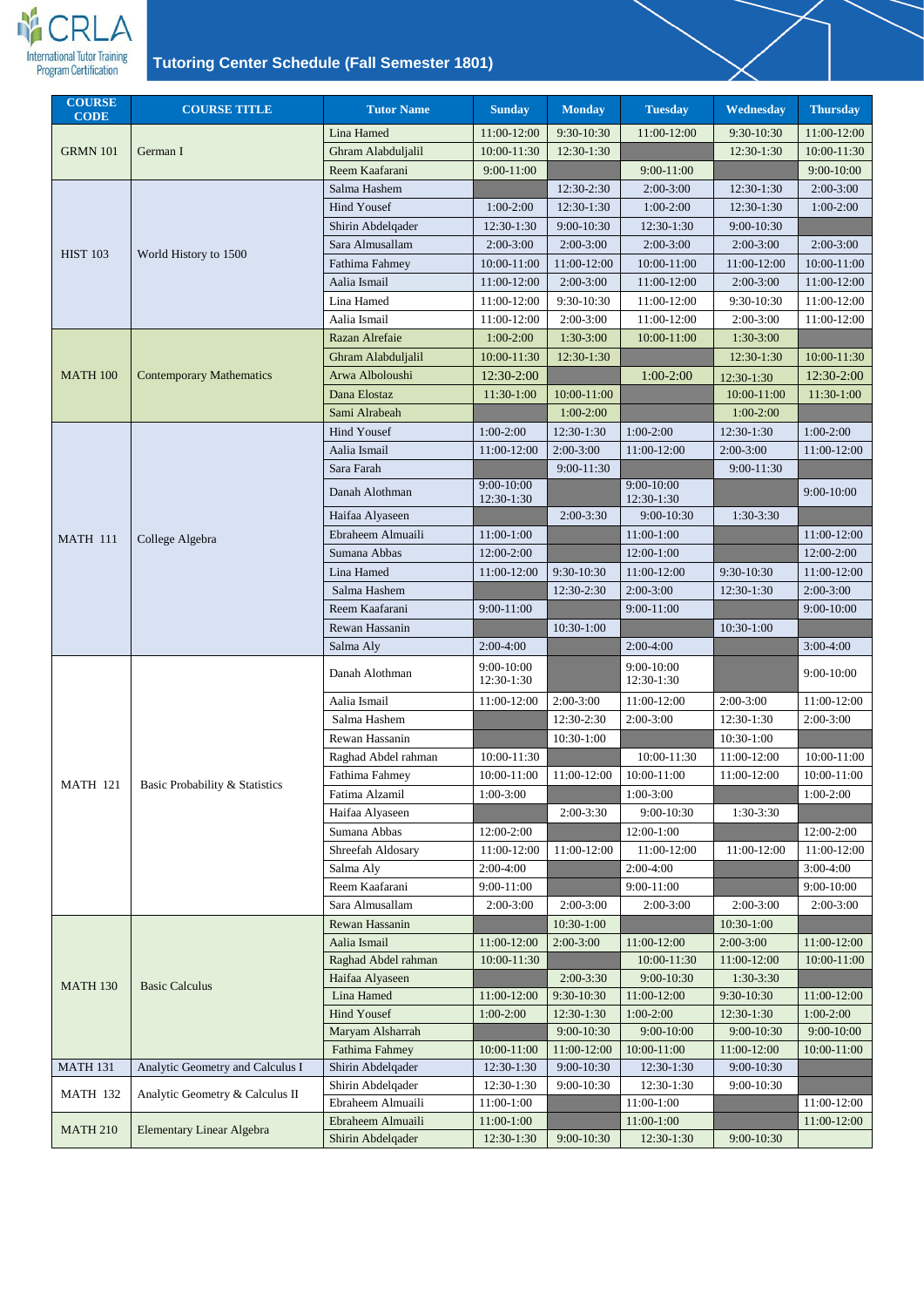

| <b>COURSE</b><br><b>Tutor Name</b><br><b>Monday</b><br><b>COURSE TITLE</b><br><b>Sunday</b><br><b>Tuesday</b><br><b>CODE</b>            | Wednesday<br><b>Thursday</b>               |
|-----------------------------------------------------------------------------------------------------------------------------------------|--------------------------------------------|
| Sara Almusallam<br>$2:00-3:00$<br>$2:00-3:00$<br>$2:00-3:00$                                                                            | $2:00-3:00$<br>$2:00-3:00$                 |
| $2:00-3:00$<br>Aalia Ismail<br>11:00-12:00<br>11:00-12:00                                                                               | $2:00-3:00$<br>11:00-12:00                 |
| 12:30-1:30<br>9:00-10:30<br>Shirin Abdelqader<br>12:30-1:30                                                                             | $9:00 - 10:30$                             |
| Ebraheem Almuaili<br>$11:00-1:00$<br>11:00-1:00                                                                                         | 11:00-12:00                                |
| <b>MCM 103</b><br><b>Introduction to Mass Media</b><br>$9:00-10:00$<br>$9:00 - 10:00$<br>Danah Alothman<br>12:30-1:30<br>12:30-1:30     | $9:00-10:00$                               |
| 10:00-11:30<br>12:30-1:30<br>Ghram Alabduljalil                                                                                         | 12:30-1:30<br>10:00-11:30                  |
| Maryam Alsharrah<br>9:00-10:30<br>$9:00 - 10:00$                                                                                        | 9:00-10:00<br>9:00-10:30                   |
| Reem Kaafarani<br>9:00-11:00<br>$9:00-11:00$                                                                                            | $9:00-10:00$                               |
| $9:00-11:00$<br>Reem Kaafarani<br>9:00-11:00<br><b>MCM 105</b><br>Communication layout & design                                         | $9:00-10:00$                               |
| Sara Almusallam<br>$2:00-3:00$<br>$2:00-3:00$<br>$2:00-3:00$                                                                            | $2:00-3:00$<br>$2:00-3:00$                 |
| $2:00-3:00$<br>$2:00-3:00$<br>11:30-12:30<br>Lujain Alnajdi                                                                             | 11:30-12:30<br>$2:00-3:00$                 |
| $9:00 - 10:00$<br>9:00-10:00<br><b>MCM</b> 107<br><b>Introduction to Cinema</b><br>Fatmah Alajmi<br>12:00-1:00                          | $9:00 - 10:00$<br>12:00-1:00               |
| Sara Almusallam<br>$2:00-3:00$<br>$2:00-3:00$<br>$2:00-3:00$                                                                            | $2:00-3:00$<br>$2:00-3:00$                 |
| Reem Kaafarani<br>9:00-11:00<br>$9:00-11:00$<br><b>MCM 141</b><br>Intro.to Public Relation/Adver.                                       | $9:00-10:00$                               |
| Sara Almusallam<br>$2:00-3:00$<br>$2:00-3:00$<br>$2:00-3:00$                                                                            | $2:00-3:00$<br>$2:00-3:00$                 |
| $9:00-11:00$<br>Reem Kaafarani<br>9:00-11:00<br>Introduction to Writing for Mass<br><b>MCM 206</b>                                      | $9:00-10:00$                               |
| Media<br>$2:00-3:00$<br>$2:00-3:00$<br>Sara Almusallam<br>$2:00-3:00$                                                                   | $2:00-3:00$<br>$2:00-3:00$                 |
| Reem Kaafarani<br>9:00-11:00<br>$9:00-11:00$<br>Introduction to Writing for Mass<br><b>MCM 206</b>                                      | $9:00-10:00$                               |
| Media<br>$2:00-3:00$<br>Sara Almusallam<br>$2:00-3:00$<br>$2:00-3:00$                                                                   | $2:00-3:00$<br>$2:00-3:00$                 |
| $2:00-3:00$<br><b>MCM 209</b><br><b>Fundamentals of Advertising</b><br>Sara Almusallam<br>$2:00-3:00$<br>$2:00-3:00$                    | $2:00-3:00$<br>$2:00-3:00$                 |
| Reem Kaafarani<br>$9:00 - 11:00$<br>$9:00-11:00$<br>Writing for PR/ADS<br><b>MCM 241</b>                                                | $9:00-10:00$                               |
| Sara Almusallam<br>$2:00-3:00$<br>$2:00-3:00$<br>$2:00-3:00$<br><b>Introduction to Visual</b>                                           | $2:00-3:00$<br>$2:00-3:00$                 |
| <b>MCM 251</b><br>Sara Al Musallam<br>$2:00-3:00$<br>$2:00-3:00$<br>$2:00-3:00$<br>Communications                                       | $2:00-3:00$<br>$2:00-3:00$                 |
| <b>Visual Storytelling</b><br>Reem Kaafarani<br>9:00-11:00<br>9:00-11:00<br><b>MCM 254</b>                                              | 9:00-10:00                                 |
| <b>MCM 341</b><br>Cases in PR/Advertising<br>Sara Almusallam<br>$2:00-3:00$<br>$2:00-3:00$<br>2:00-3:00                                 | $2:00-3:00$<br>$2:00-3:00$                 |
| Media Law & Ethics<br><b>MCM 411</b><br>Sara Almusallam<br>$2:00-3:00$<br>$2:00-3:00$<br>$2:00-3:00$<br><b>Research Methods in Mass</b> | 2:00-3:00<br>$2:00-3:00$                   |
| <b>MCM 413</b><br>Reem Kaafarani<br>9:00-11:00<br>9:00-11:00<br>Communication                                                           | 9:00-10:00                                 |
| 9:00-11:00<br>Reem Kaafarani<br>$9:00-11:00$<br><b>Communication Theory</b><br><b>MCM 412</b>                                           | $9:00-10:00$                               |
| Sara Almusallam<br>$2:00-3:00$<br>$2:00-3:00$<br>$2:00-3:00$                                                                            | $2:00-3:00$<br>$2:00-3:00$                 |
| 9:00-11:00<br>$9:00-11:00$<br><b>MCM 441</b><br>Integrated Marketing Communication.<br>Reem Kaafarani                                   | $9:00-10:00$                               |
| Aalia Ismail<br>11:00-12:00<br>11:00-12:00<br>$2:00-3:00$                                                                               | $2:00-3:00$<br>11:00-12:00                 |
| 9:00-10:00<br>$9:00-10:00$<br>Danah Alothman<br>12:30-1:30<br>12:30-1:30                                                                | 9:00-10:00                                 |
| 11:00-12:00<br>Shreefah Aldosary<br>11:00-12:00<br>11:00-12:00                                                                          | 11:00-12:00<br>11:00-12:00                 |
| <b>SALMA ALY</b><br>$2:00-4:00$<br>$2:00-4:00$                                                                                          | $3:00-4:00$                                |
| <b>Hind Yousef</b><br>$1:00-2:00$<br>$1:00-2:00$<br>12:30-1:30                                                                          | 12:30-1:30<br>$1:00-2:00$                  |
| <b>MGMT 201</b><br><b>Introduction to Management</b><br>$2:00-3:30$<br>9:00-10:30<br>Haifaa Alyaseen                                    | $1:30-3:30$                                |
| Maryam Alsharrah<br>9:00-10:30<br>$9:00 - 10:00$                                                                                        | 9:00-10:30<br>$9:00 - 10:00$               |
| Lina Hamed<br>9:30-10:30<br>11:00-12:00<br>11:00-12:00                                                                                  | 9:30-10:30<br>11:00-12:00                  |
| Salma Hashem<br>12:30-2:30<br>$2:00-3:00$                                                                                               | 12:30-1:30<br>$2:00-3:00$                  |
| 11:00-12:00<br>Fathima Fahmey<br>10:00-11:00<br>10:00-11:00                                                                             | 10:00-11:00<br>11:00-12:00                 |
| Rewan Hassanin<br>10:30-1:00                                                                                                            | 10:30-1:00                                 |
| 9:00-10:00<br>$9:00-10:00$<br>Danah Alothman<br>$12:30-1:30$<br>12:30-1:30                                                              | 9:00-10:00                                 |
| <b>SALMA ALY</b><br>$2:00-4:00$<br>$2:00-4:00$                                                                                          | $3:00-4:00$                                |
| Introduction to Business Laws &<br>$9:00-10:00$<br><b>MGMT 241</b><br>Fatmah Alajmi<br>9:00-10:00                                       | 9:00-10:00                                 |
| Ethics<br>12:00-1:00                                                                                                                    | 12:00-1:00                                 |
| Lujain Alnajdi<br>$2:00-3:00$<br>11:30-12:30<br>$2:00-3:00$                                                                             | 11:30-12:30<br>$2:00-3:00$                 |
| Aalia Ismail<br>$2:00-3:00$<br>11:00-12:00<br>11:00-12:00<br>Rewan Hassanin<br>10:30-1:00                                               | $2:00-3:00$<br>11:00-12:00<br>$10:30-1:00$ |
| 9:30-10:30<br>11:00-12:00<br>Lina Hamed<br>11:00-12:00                                                                                  | 11:00-12:00<br>9:30-10:30                  |
| Aalia Ismail<br>11:00-12:00<br>$2:00-3:00$<br>11:00-12:00                                                                               | 11:00-12:00<br>2:00-3:00                   |
| Fatima Alzamil<br>$1:00-3:00$<br>$1:00-3:00$                                                                                            | $1:00-2:00$                                |
| 10:00-11:30<br>Raghad Abdel rahman<br>10:00-11:30                                                                                       | 10:00-11:00<br>11:00-12:00                 |
| <b>Introduction to Operations</b><br><b>MGMT 321</b><br>9:00-10:30<br>Haifaa Alyaseen<br>$2:00-3:30$<br>Management                      | $1:30-3:30$                                |
| Lujain Alnajdi<br>$2:00-3:00$<br>$2:00-3:00$<br>11:30-12:30                                                                             | 11:30-12:30<br>$2:00-3:00$                 |
| Salma Hashem<br>$2:00-3:00$<br>12:30-2:30                                                                                               | $2:00-3:00$<br>12:30-1:30                  |
| Fathima Fahmey<br>10:00-11:00<br>11:00-12:00<br>10:00-11:00                                                                             | 11:00-12:00<br>10:00-11:00                 |
| $9:00-10:00$<br>$9:00-10:00$<br>Fatmah Alajmi<br>12:00-1:00                                                                             | $9:00-10:00$<br>$12:00-1:00$               |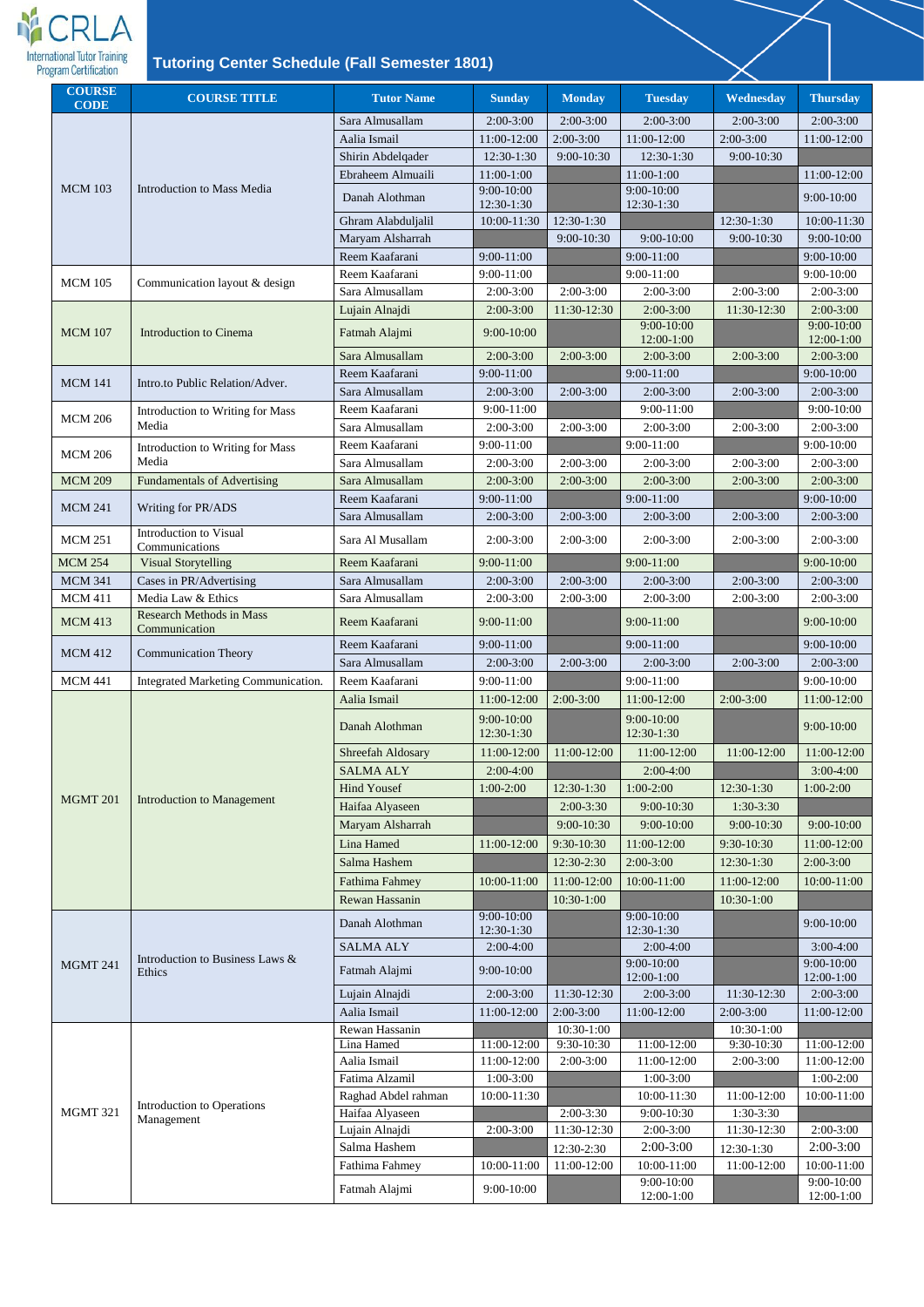

| <b>COURSE CODE</b> | <b>COURSE TITLE</b>                                                                   | <b>Tutor Name</b>       | <b>Sunday</b>                | <b>Monday</b> | <b>Tuesday</b>                 | Wednesday   | <b>Thursday</b>          |
|--------------------|---------------------------------------------------------------------------------------|-------------------------|------------------------------|---------------|--------------------------------|-------------|--------------------------|
|                    |                                                                                       | <b>SALMA ALY</b>        | $2:00-4:00$                  |               | 2:00-4:00                      |             | $3:00-4:00$              |
| <b>MGMT 321</b>    | <b>Introduction to Operations</b><br>Management                                       | Danah Alothman          | 9:00-10:00                   |               | 9:00-10:00                     |             | 9:00-10:00               |
| <b>MATH 331</b>    | <b>Numerical Analysis I</b>                                                           | Raghad Abdel rahman     | 12:30-1:30<br>10:00-11:30    |               | 12:30-1:30<br>10:00-11:30      | 11:00-12:00 | 10:00-11:00              |
|                    |                                                                                       | Salma Hashem            |                              | 12:30-2:30    | $2:00-3:00$                    | 12:30-1:30  | $2:00-3:00$              |
|                    |                                                                                       | Raghad Abdel rahman     | 10:00-11:30                  |               | 10:00-11:30                    | 11:00-12:00 | 10:00-11:00              |
| <b>MGMT 351</b>    | Human Resources Management                                                            | Haifaa Alyaseen         | $9:00 - 10:00$               | $2:00-3:30$   | $9:00 - 10:30$<br>9:00-10:00   | 1:30-3:30   |                          |
|                    |                                                                                       | Danah Alothman          | 12:30-1:30                   |               | 12:30-1:30                     |             | 9:00-10:00               |
| <b>MGMT 341</b>    | Industrial and Organizational<br>Psychology                                           | Salma Hashem            |                              | 12:30-2:30    | $2:00-3:00$                    | 12:30-1:30  | $2:00-3:00$              |
| MGMT 371           | <b>International Management</b>                                                       | Salma Hashem            |                              | 12:30-2:30    | $2:00-3:00$                    | 12:30-1:30  | $2:00-3:00$              |
|                    |                                                                                       | Rewan Hassanin          |                              | 10:30-1:00    |                                | 10:30-1:00  |                          |
| <b>MGMT 481</b>    | <b>Strategic Management</b>                                                           | <b>Hind Yousef</b>      | $1:00-2:00$                  | 12:30-1:30    | $1:00-2:00$                    | 12:30-1:30  | $1:00-2:00$              |
|                    |                                                                                       | Danah Alothman          | 9:00-10:00<br>12:30-1:30     |               | 9:00-10:00<br>12:30-1:30       |             | 9:00-10:00               |
|                    |                                                                                       | Danah Alothman          | $9:00 - 10:00$<br>12:30-1:30 |               | $9:00 - 10:00$<br>12:30-1:30   |             | 9:00-10:00               |
|                    |                                                                                       | Fathima Fahmy           | 10:00-11:00                  | 11:00-12:00   | 10:00-11:00                    | 11:00-12:00 | 10:00-11:00              |
|                    |                                                                                       | Sumana Abbas            | 12:00-2:00                   |               | 12:00-1:00                     |             | 12:00-2:00               |
| <b>MIS 118</b>     | Information Computer &                                                                | Shreefah Aldosary       | 11:00-12:00                  | 11:00-12:00   | 11:00-12:00                    | 11:00-12:00 | 11:00-12:00              |
|                    | <b>Information Systems</b>                                                            | Salma Aly               | $2:00-4:00$                  |               | $2:00-4:00$                    |             | $3:00-4:00$              |
|                    |                                                                                       | Fatima Alzamil          | $1:00-3:00$                  |               | $1:00-3:00$                    |             | $1:00-2:00$              |
|                    |                                                                                       | Dana Elostaz            | 11:30-1:00                   | 10:00-11:00   |                                | 10:00-11:00 | 11:30-1:00               |
|                    |                                                                                       | Salma Hashem            |                              | 12:30-2:30    | $2:00-3:00$                    | 12:30-1:30  | $2:00-3:00$              |
|                    |                                                                                       | Rewan Hassanin          |                              | 10:30-1:00    |                                | 10:30-1:00  |                          |
| <b>MIS 200</b>     | <b>Information Systems Concepts</b><br>and Applications<br>Managerial Applications of | Sumana Abbas            | 12:00-2:00                   |               | 12:00-1:00                     |             | 12:00-2:00               |
| <b>MIS 206</b>     | Object Oriented Programming I                                                         | Sumana Abbas            | 12:00-2:00                   |               | 12:00-1:00                     |             | 12:00-2:00               |
| MIS 342            | Management of<br>Telecommunications                                                   | Fatima Alzamil          | $1:00-3:00$                  |               | $1:00-3:00$                    |             | $1:00-2:00$              |
|                    | <b>Basic Marketing</b>                                                                | Fatmah Alajmi           | 9:00-10:00                   |               | $9:00 - 10:00$<br>$12:00-1:00$ |             | 9:00-10:00<br>12:00-1:00 |
|                    |                                                                                       | Rewan Hassanin          |                              | 10:30-1:00    |                                | 10:30-1:00  |                          |
|                    |                                                                                       | Danah Alothman          | 9:00-10:00<br>12:30-1:30     |               | 9:00-10:00<br>$12:30-1:30$     |             | $9:00 - 10:00$           |
|                    |                                                                                       | Aalia Ismail            | $11:00-$<br>12:00            | $2:00-3:00$   | 11:00-12:00                    | $2:00-3:00$ | $11:00-$<br>12:00        |
| <b>MRKT 201</b>    |                                                                                       | Raghad Abdel rahman     | 10:00-11:30                  |               | 10:00-11:30                    | 11:00-12:00 | 10:00-11:00              |
|                    |                                                                                       | Fathima Fahmy           | 10:00-11:00                  | 11:00-12:00   | 10:00-11:00                    | 11:00-12:00 | 10:00-11:00              |
|                    |                                                                                       | Haifaa Alyaseen         |                              | $2:00-3:30$   | 9:00-10:30                     | $1:30-3:30$ |                          |
|                    |                                                                                       | Sara Farah              |                              | 9:00-11:30    |                                | 9:00-11:30  |                          |
|                    |                                                                                       | Shreefah Aldosary       | 11:00-12:00                  | 11:00-12:00   | 11:00-12:00                    | 11:00-12:00 | 11:00-12:00              |
|                    |                                                                                       | Sumana Abbas            | 12:00-2:00                   |               | 12:00-1:00                     |             | 12:00-2:00               |
|                    |                                                                                       | <b>Fathima Fahmey</b>   | 10:00-11:00                  | 11:00-12:00   | 10:00-11:00                    | 11:00-12:00 | 10:00-11:00              |
|                    |                                                                                       | Lina Hamed              | 11:00-12:00                  | 9:30-10:30    | 11:00-12:00                    | 9:30-10:30  | 11:00-12:00              |
| <b>MRKT 320</b>    | <b>Services Marketing</b>                                                             | Sara Farah              |                              | 9:00-11:30    |                                | 9:00-11:30  |                          |
| <b>MRKT 330</b>    | <b>Consumer Behavior</b>                                                              | Sara Farah              |                              | 9:00-11:30    |                                | 9:00-11:30  |                          |
| <b>MRKT 402</b>    | <b>Retail Marketing</b>                                                               | Sara Farah<br>Salma Aly | $2:00-4:00$                  | 9:00-11:30    | $2:00-4:00$                    | 9:00-11:30  | $3:00-4:00$              |
| <b>MRKT 460</b>    | <b>International Marketing</b>                                                        | Lina Hamed              | 11:00-12:00                  | 9:30-10:30    | 11:00-12:00                    | 9:30-10:30  | 11:00-12:00              |
| <b>MRKT 370</b>    | <b>Marketing Research</b>                                                             | Sara Farah              |                              | $9:00-11:30$  |                                | 9:00-11:30  |                          |
|                    | <b>Quantitative Marketing</b>                                                         | Salma Aly               | $2:00-4:00$                  |               | $2:00-4:00$                    |             | $3:00-4:00$              |
| <b>MRKT 480</b>    | Methods                                                                               | Salma Hashem            |                              | 12:30-2:30    | $2:00-3:00$                    | 12:30-1:30  | $2:00-3:00$              |
| <b>MUSC 110</b>    | <b>Introduction to Music</b>                                                          | Ghram Alabduljalil      | 10:00-11:30                  | 12:30-1:30    |                                | 12:30-1:30  | 10:00-11:30              |
|                    |                                                                                       | Ebraheem Almuaili       | 11:00-1:00                   |               | 11:00-1:00                     |             | 11:00-12:00              |
| <b>PHIL 110</b>    | Thinking Skills                                                                       | Ruqia Alabduljader      | $2:00-3:00$                  | $2:00-3:00$   |                                | $2:00-3:00$ | $2:00-3:00$              |
|                    |                                                                                       | Razan Alrefaie          | $1:00-2:00$                  | 1:30-3:00     | 10:00-11:00                    | 1:30-3:00   |                          |
|                    |                                                                                       | Maryam Alsharrah        |                              | 9:00-10:30    | $9:00-10:00$                   | 9:00-10:30  | 9:00-10:00               |
| <b>PHIL 143</b>    | Approaches to Ethics                                                                  | Arwa Alboloushi         | 12:30-2:00                   |               | $1:00-2:00$                    | 12:30-1:30  | 12:30-2:00               |
|                    |                                                                                       | Ruqia Alabduljader      | $2:00-3:00$                  | $2:00-3:00$   |                                | $2:00-3:00$ | $2:00-3:00$              |
|                    |                                                                                       | Sara Almusallam         | $2:00-3:00$                  | $2:00-3:00$   | $2:00-3:00$                    | $2:00-3:00$ | $2:00-3:00$              |